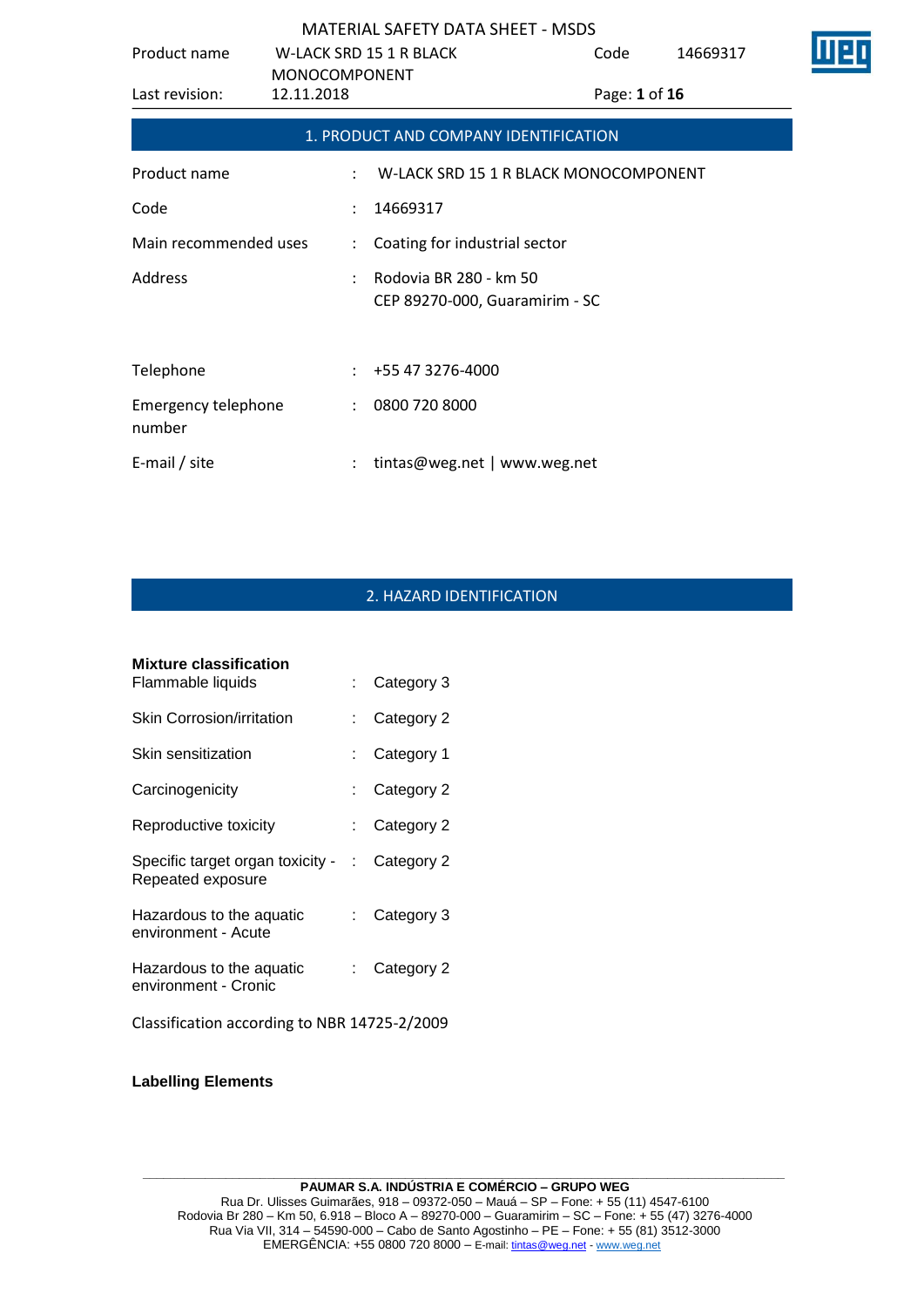| Product name           | <b>MATERIAL SAFETY DATA SHEET - MSDS</b><br><b>W-LACK SRD 15 1 R BLACK</b>                                                                                                                                                                                                                                                                                                               | Code          | 14669317                     |     |
|------------------------|------------------------------------------------------------------------------------------------------------------------------------------------------------------------------------------------------------------------------------------------------------------------------------------------------------------------------------------------------------------------------------------|---------------|------------------------------|-----|
| Last revision:         | <b>MONOCOMPONENT</b><br>12.11.2018                                                                                                                                                                                                                                                                                                                                                       | Page: 2 of 16 |                              |     |
|                        |                                                                                                                                                                                                                                                                                                                                                                                          |               |                              |     |
| <b>Warning phrase</b>  | Warning                                                                                                                                                                                                                                                                                                                                                                                  |               |                              |     |
| <b>Hazard phrases</b>  | H226 Flammable liquid and vapour.<br>H315 Causes skin irritation.<br>H317 May cause an allergic skin reaction.<br>H351 Suspected of causing cancer.<br>H361 Suspected of damaging fertility or the unborn child.<br>H373 May cause damage to organs through prolonged or<br>repeated exposure.<br>H402 Harmful to aquatic life.<br>H411 Toxic to aquatic life with long lasting effects. |               |                              |     |
| <b>Caution Phrases</b> |                                                                                                                                                                                                                                                                                                                                                                                          |               |                              |     |
|                        | <b>Prevention:</b><br>P201 Obtain special instructions before use.                                                                                                                                                                                                                                                                                                                       |               |                              |     |
|                        | P202 Do not handle until all safety precautions have been read<br>and understood.                                                                                                                                                                                                                                                                                                        |               |                              |     |
|                        | P210 Keep away from heat, hot surfaces, sparks, open flames<br>and other ignition sources. No smoking.                                                                                                                                                                                                                                                                                   |               |                              |     |
|                        | P233 Keep container tightly closed.                                                                                                                                                                                                                                                                                                                                                      |               |                              |     |
|                        | P260 Do not breathe dust/ fume/ gas/ mist/ vapours/ spray.                                                                                                                                                                                                                                                                                                                               |               |                              |     |
|                        | P273 Avoid release to the environment.                                                                                                                                                                                                                                                                                                                                                   |               |                              |     |
|                        | P280 Wear protective gloves/ protective clothing/<br>protection/ face protection.                                                                                                                                                                                                                                                                                                        |               |                              | eye |
|                        | <b>Reaction:</b><br>P303+P361+P353 IF ON SKIN (or hair): Take off immediately<br>all contaminated clothing. Rinse skin with water/shower.                                                                                                                                                                                                                                                |               |                              |     |
|                        | P308+P313 IF exposed or concerned: Call a doctor.                                                                                                                                                                                                                                                                                                                                        |               |                              |     |
|                        | P333+P313<br>- If<br>skin<br>medicaladvice/attention.                                                                                                                                                                                                                                                                                                                                    |               | irritation or a rash occurs: | Get |
|                        | P362+P364 Take off contaminated clothing and wash it before<br>reuse.                                                                                                                                                                                                                                                                                                                    |               |                              |     |
|                        | P370+P378 In case of fire: Use as chapter 5 of MSDS to<br>extinguish.                                                                                                                                                                                                                                                                                                                    |               |                              |     |
|                        | P391 Collect spillage.                                                                                                                                                                                                                                                                                                                                                                   |               |                              |     |
|                        | Storage:                                                                                                                                                                                                                                                                                                                                                                                 |               |                              |     |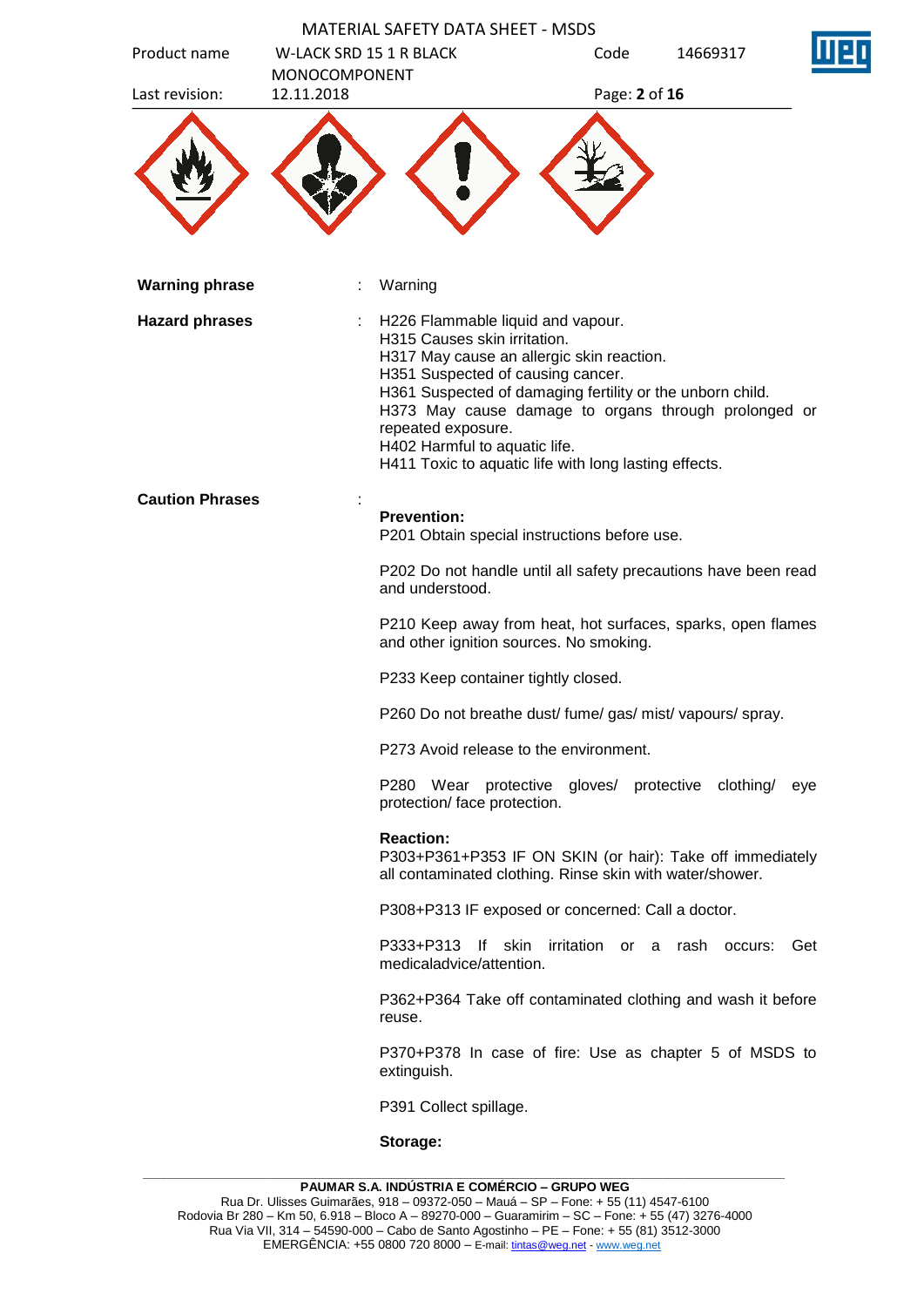|                |                                | <b>MATERIAL SAFETY DATA SHEET - MSDS</b> |                                                                                                                                |          |  |
|----------------|--------------------------------|------------------------------------------|--------------------------------------------------------------------------------------------------------------------------------|----------|--|
| Product name   | <b>W-LACK SRD 15 1 R BLACK</b> |                                          | Code                                                                                                                           | 14669317 |  |
|                | <b>MONOCOMPONENT</b>           |                                          |                                                                                                                                |          |  |
| Last revision: | 12.11.2018                     |                                          | Page: 3 of 16                                                                                                                  |          |  |
|                |                                |                                          | P403+P235 Store in a well ventilated place. Keep cool.                                                                         |          |  |
|                |                                | Treatmentand disposal of waste:<br>MSDS. | P501 Dispose of contents/container as chapter 13 of the                                                                        |          |  |
| Other hazard   |                                | to an ignition source.                   | When heated above its flash point, this material will release<br>toxic vapors and flames, and can burn in open area if exposed |          |  |

 $\overline{\mathbf{l}}$ 

### 3. COMPOSITION AND INFORMATION ABOUT THE INGRENDIENTS

Product type:  $\qquad \qquad$ : Mixture

#### **Ingrendients that contribute to danger:**

| Product name              | CAS No.        | <b>Risck classification</b>                                                                                                                                                                                                                                          | Concentration [%] |
|---------------------------|----------------|----------------------------------------------------------------------------------------------------------------------------------------------------------------------------------------------------------------------------------------------------------------------|-------------------|
| ETHYL BENZENE             | $100 - 41 - 4$ | Flammable liquids,<br>Category 2<br>Aspiration hazard,<br>Category 1<br>Acute toxicity<br>Inhalation,<br>Category 4<br>Specific target organ<br>toxicity - Repeated<br>exposure,<br>Category 2<br>Hazardous to the<br>aquatic environment -<br>Cronic,<br>Category 3 | $>= 1 - 5$        |
| <b>OCTOATE ZIRCONIUM</b>  | 22464-99-9     | Reproductive toxicity,<br>Category 2                                                                                                                                                                                                                                 | $>= 0,1 - 1$      |
| MANGANESE OCTOATE         | 15956-58-8     | Serious eye<br>damage/eye irritation,<br>Category 2A<br>Reproductive toxicity,<br>Category 2<br>Specific target organ<br>toxicity - Repeated<br>exposure,<br>Category 2<br>Hazardous to the<br>aquatic environment -<br>Cronic,<br>Category 2                        | $>= 0,1 - 1$      |
| <b>ADDITIVE ANTI SKIN</b> | 96-29-7        | Flammable liquids,<br>Category 3<br>Acute toxicity Dermal,<br>Category 4                                                                                                                                                                                             | $>= 0,1 - 1$      |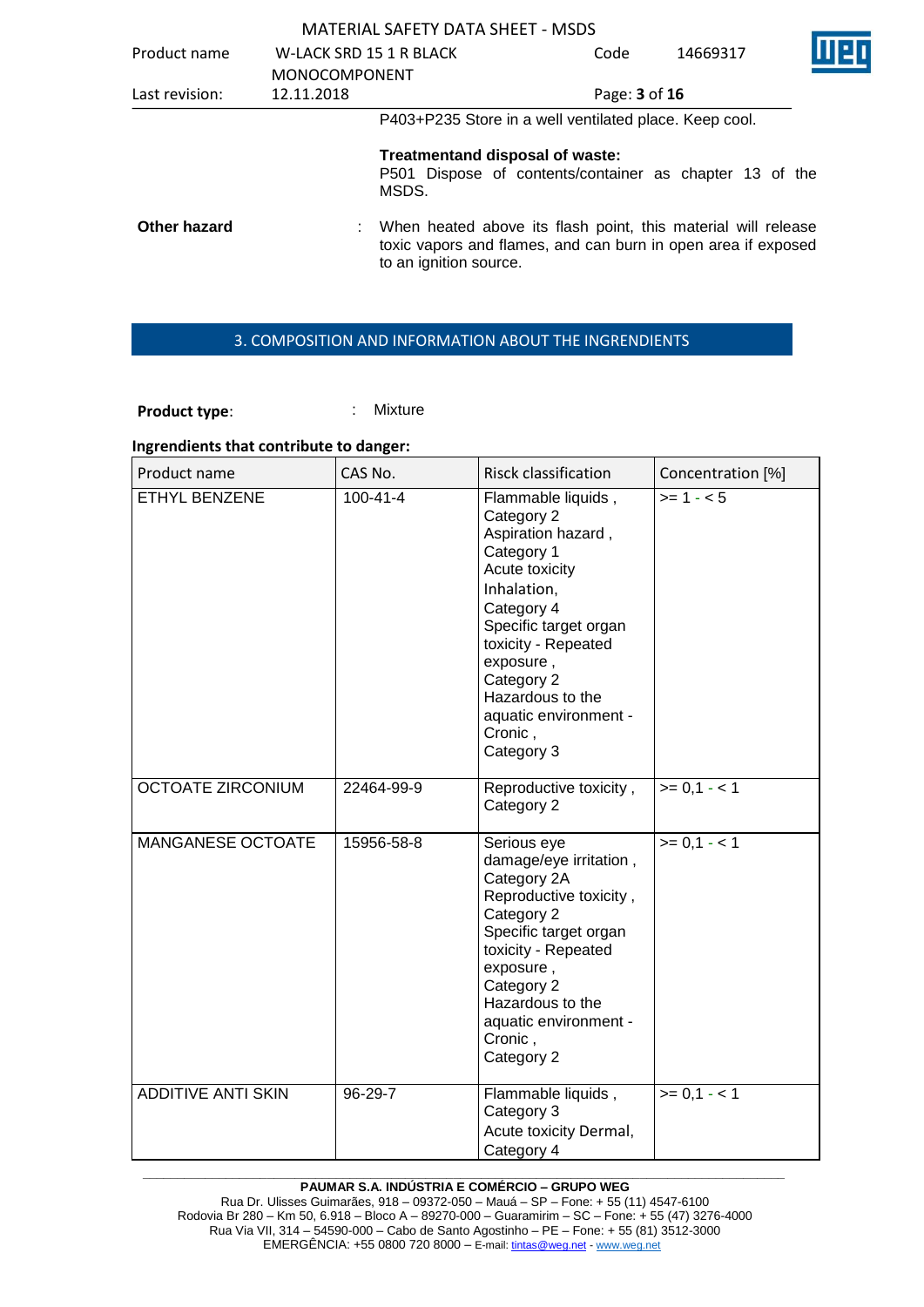| Product name   | W-LACK SRD 15 1 R BLACK<br><b>MONOCOMPONENT</b> | Code                                                                                                                       | 14669317 |  |
|----------------|-------------------------------------------------|----------------------------------------------------------------------------------------------------------------------------|----------|--|
| Last revision: | 12.11.2018                                      | Page: 4 of 16                                                                                                              |          |  |
|                |                                                 | Skin sensitization,<br>Category 1<br>Serious eye<br>damage/eye irritation,<br>Category 1<br>Carcinogenicity,<br>Category 2 |          |  |

|                                                                          | <b>4. FIRST AID MEASURES</b>                                                                                                                                                                                                                                                                                                                                                                                                                                                               |
|--------------------------------------------------------------------------|--------------------------------------------------------------------------------------------------------------------------------------------------------------------------------------------------------------------------------------------------------------------------------------------------------------------------------------------------------------------------------------------------------------------------------------------------------------------------------------------|
| <b>Inhalation</b>                                                        | : Take the victim to fresh air, keeping them rested and warm. If<br>breathing is irregular or has stopped, apply artificial                                                                                                                                                                                                                                                                                                                                                                |
|                                                                          | respiration. Do not give anything orally. Seek medical<br>assistance immediately, bringing the product label whenever<br>possible.                                                                                                                                                                                                                                                                                                                                                         |
| <b>Contact with the skin</b>                                             | : Remove the product with vegetal oil (cooking oil) and then<br>wash the skin thoroughly with plenty of water. Do not use<br>solvents or thinners. Seek medical attention in case of any<br>irritation or other symptoms.                                                                                                                                                                                                                                                                  |
| <b>Contact with the eyes</b>                                             | : Remove contact lenses, if wearing any. Flush the eyes with<br>running water for at least 15 minutes, holding the eyelids<br>apart. Seek medical assistance immediately, bringing the<br>product label with you.                                                                                                                                                                                                                                                                          |
| Ingestion                                                                | : Do not provoke vomiting. Consult with a doctor immediately.                                                                                                                                                                                                                                                                                                                                                                                                                              |
| <b>Most important symptoms</b><br>and effects, both acute and<br>delayed | : Headaches, dizziness, fatigue and in extreme cases, loss of<br>consciousness.                                                                                                                                                                                                                                                                                                                                                                                                            |
| Notes for the doctor                                                     | : Treat symptomatically. Do not induce vomiting because of risk<br>of aspiration of gastric contents into the lungs. Gastric lavage<br>is recommended when the patient ingests large quantities,<br>more than 5ml of the substance in its pure form. The toxic<br>potential of the quantity consumed must be evaluated in<br>relation to the risk of aspiration during gastric lavage.<br>Activated coal in solution could be useful. However, in some<br>cases the coal induces vomiting. |

## 5. FIRE-FIGHTING MEASURES

| Suitable extinguishing<br>methods               | $:$ Water in mist form<br>Carbon dioxide (CO2)<br>Foam alcohol resistent<br>Dry chemical powder |
|-------------------------------------------------|-------------------------------------------------------------------------------------------------|
| <b>Extinguishing methods not</b><br>recommended | : Direct water jet.                                                                             |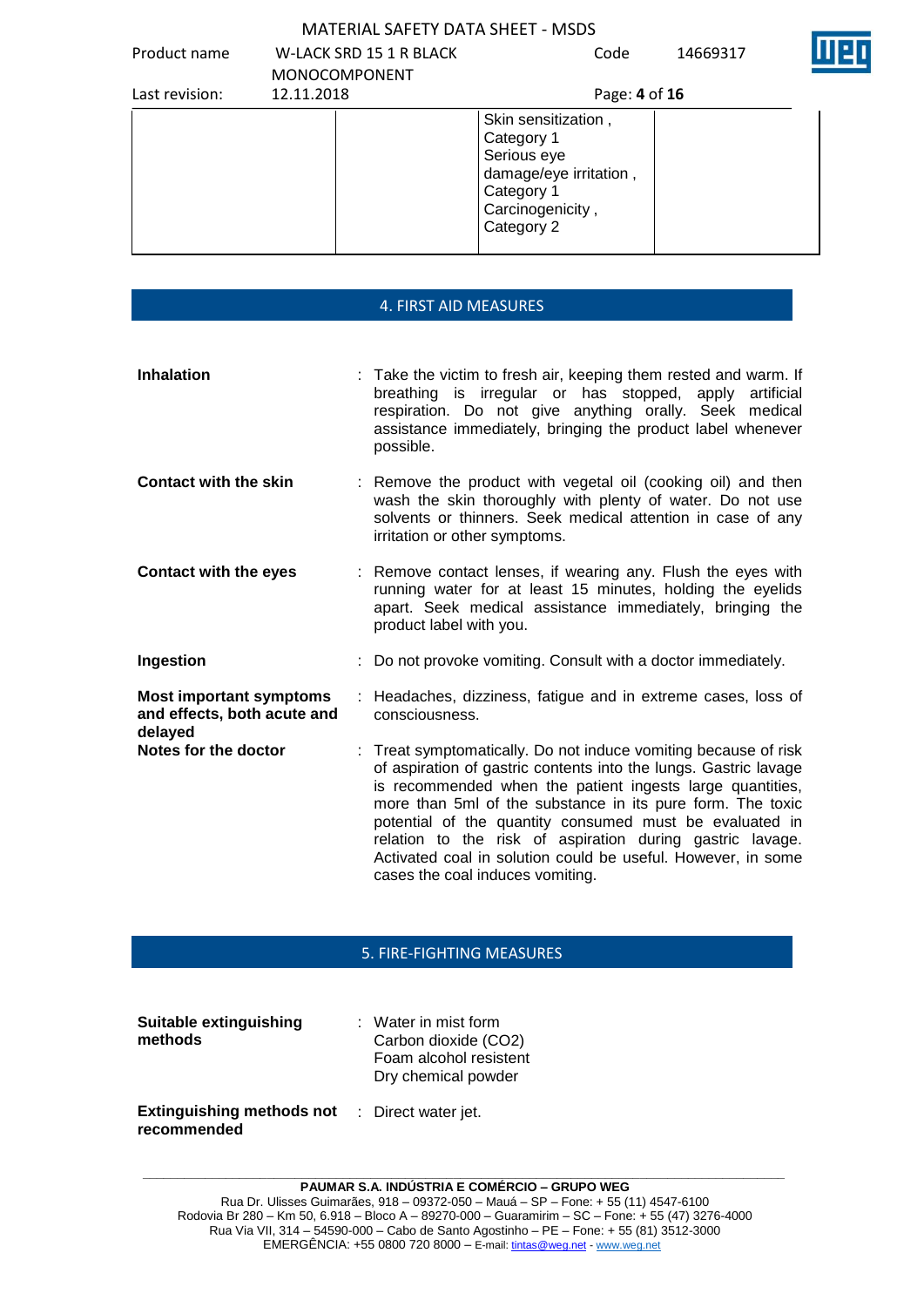| Product name                                      |                      | <b>W-LACK SRD 15 1 R BLACK</b>                                                                                                                                                                                                                                                                                                                                                                                                                                                                                                                                                                                                                                                                                            | Code          | 14669317 |
|---------------------------------------------------|----------------------|---------------------------------------------------------------------------------------------------------------------------------------------------------------------------------------------------------------------------------------------------------------------------------------------------------------------------------------------------------------------------------------------------------------------------------------------------------------------------------------------------------------------------------------------------------------------------------------------------------------------------------------------------------------------------------------------------------------------------|---------------|----------|
|                                                   | <b>MONOCOMPONENT</b> |                                                                                                                                                                                                                                                                                                                                                                                                                                                                                                                                                                                                                                                                                                                           |               |          |
| Last revision:                                    | 12.11.2018           |                                                                                                                                                                                                                                                                                                                                                                                                                                                                                                                                                                                                                                                                                                                           | Page: 5 of 16 |          |
| <b>Specific dangers</b>                           |                      | Flammable liquid and vapour. Dangerous when exposed to<br>heat or ignition source. Exposed packaging to the fire may<br>rupture due to the increased pressure with risk of a<br>subsequent explosion. The vapours are havier than the air<br>and spread close to the ground and it can move to the ignition<br>source and provoke fire or backspace of the flames. Avoid the<br>accumulation of vapours in depressions on the ground,<br>manholes, basement etc. The vapours and/or the particles<br>finely divided (spray) may form explosive mixtures with the air.<br>In case of burning of the product, it forms carbon and nitrogen<br>compounds. The inhalation of these subproducts may cause<br>damage to health. |               |          |
| Protective measures of the<br>fire fighting team. |                      | The personnel involved in firefighting should wear self<br>÷.<br>contained breathing apparatus with positive pressure and full<br>protection clothes.                                                                                                                                                                                                                                                                                                                                                                                                                                                                                                                                                                     |               |          |
| <b>Specific methods</b>                           |                      | Evacuate and isolate the area. Approach from fire with wind at<br>your back. Fight the fire to a secure distance. Remove the<br>packaging of the product from the fire area if this can be made<br>with safety. Chill sideways with water in form of fog all the<br>closed packaging near the fire. Avoid that the resulting water<br>from fire fighting reaches drains or waterways. Use dikes to<br>contain this water and eliminate it according to environmental<br>regulations.                                                                                                                                                                                                                                      |               |          |

## 6. SPILL / LEAK CONTROL PROCEDURES

**Personal precautions, protective equipment and emergency procedures**

| For the emergency service<br>staff                      | : If specialized clothing is needed to combat the leak/spillage,<br>Section 8 should be consulted. All precautions described in<br>the following section must be followed.                                                                                                                                                                                                                                                                                                                                                                                                                                                                                                                                                                                                           |
|---------------------------------------------------------|--------------------------------------------------------------------------------------------------------------------------------------------------------------------------------------------------------------------------------------------------------------------------------------------------------------------------------------------------------------------------------------------------------------------------------------------------------------------------------------------------------------------------------------------------------------------------------------------------------------------------------------------------------------------------------------------------------------------------------------------------------------------------------------|
| For staff who are not part<br>of the emergency services | : No action should be taken that may generate danger to<br>people without adequate training and<br>qualifications. Understand the dangers of leaked/spilled<br>products. Use appropriate personal protective equipment -<br>see section 8. Evacuate surrounding areas. Isolate area and<br>keep onlookers away. Do not touch or walk through spilled<br>material. Eliminate all sources of ignition. Avoid breathing<br>vapor or mist. Provide adequate ventilation if possible. Wear<br>appropriate respiratory mask when ventilation is inadequate.In<br>accordance with characteristics of the location and/or area<br>and in relation to the amount of spilled/leaked product,<br>additional emergency measures may be taken under the<br>supervision of a trained professional. |

**Environmental precautions** : Prevent the product or the water used in the service reaches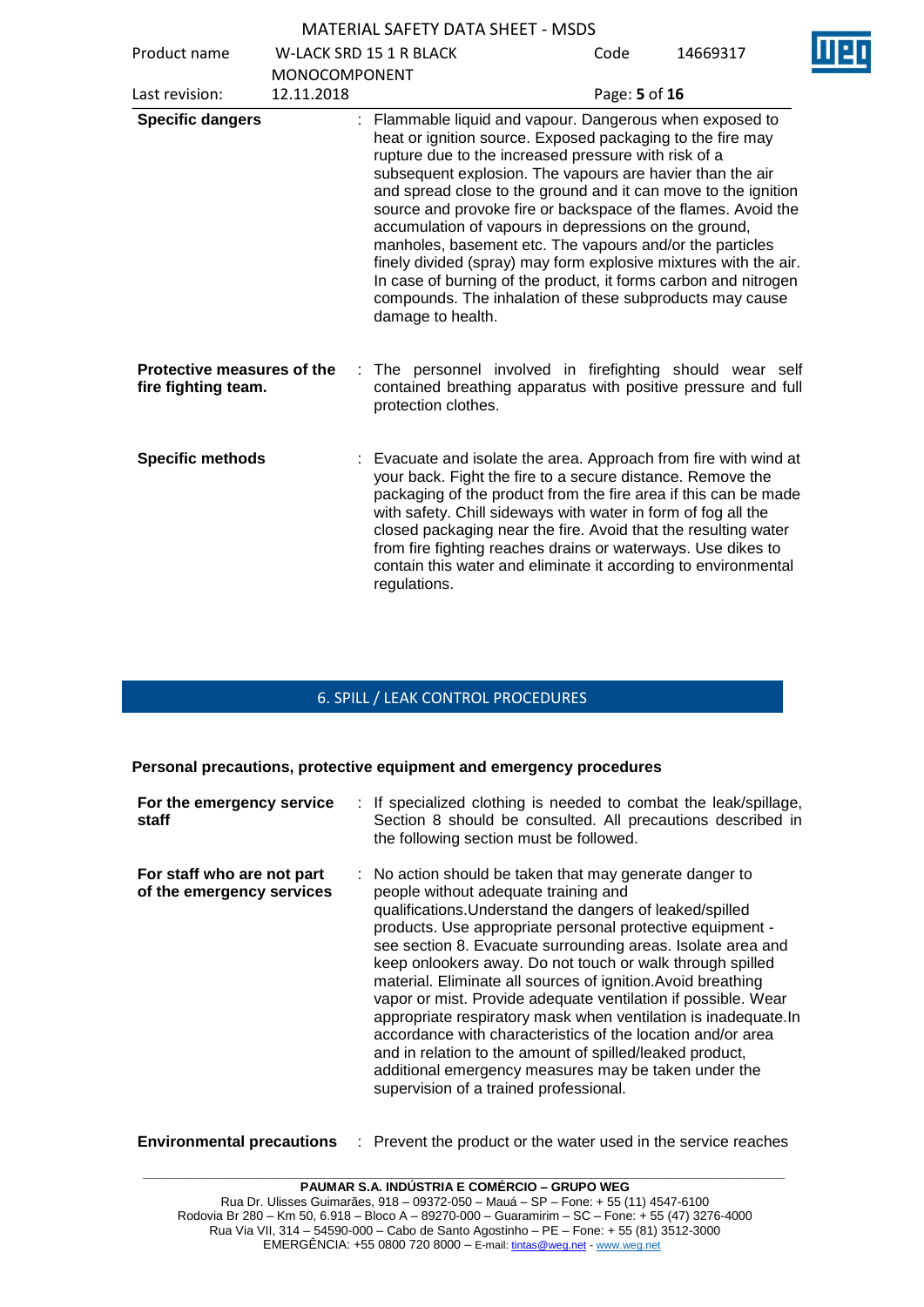|                             |                                    | <b>MATERIAL SAFETY DATA SHEET - MSDS</b>                                                                                                                                                                                                                                                                                                                                                                                                  |         |               |                                                                                                                                                                                                                                                                                                                                                                                                                                                                                                                                                                                                                                      |
|-----------------------------|------------------------------------|-------------------------------------------------------------------------------------------------------------------------------------------------------------------------------------------------------------------------------------------------------------------------------------------------------------------------------------------------------------------------------------------------------------------------------------------|---------|---------------|--------------------------------------------------------------------------------------------------------------------------------------------------------------------------------------------------------------------------------------------------------------------------------------------------------------------------------------------------------------------------------------------------------------------------------------------------------------------------------------------------------------------------------------------------------------------------------------------------------------------------------------|
| Product name                |                                    | <b>W-LACK SRD 15 1 R BLACK</b>                                                                                                                                                                                                                                                                                                                                                                                                            |         | Code          | 14669317                                                                                                                                                                                                                                                                                                                                                                                                                                                                                                                                                                                                                             |
| Last revision:              | <b>MONOCOMPONENT</b><br>12.11.2018 |                                                                                                                                                                                                                                                                                                                                                                                                                                           |         | Page: 6 of 16 |                                                                                                                                                                                                                                                                                                                                                                                                                                                                                                                                                                                                                                      |
|                             |                                    | waterways,<br>spi<br>lled liquid with inert material such as sand or earth. In<br>approprieate,<br>etc.                                                                                                                                                                                                                                                                                                                                   |         |               | channels, drains, or galleries. In case of significant spill, retain<br>use absorbent materials such as sawdust, rags, vermiculites,                                                                                                                                                                                                                                                                                                                                                                                                                                                                                                 |
|                             |                                    | Methods and materials for containment and cleaning                                                                                                                                                                                                                                                                                                                                                                                        |         |               |                                                                                                                                                                                                                                                                                                                                                                                                                                                                                                                                                                                                                                      |
| Large spills / leaks        |                                    | Understand<br>the<br>later disposal - see chapter 13.                                                                                                                                                                                                                                                                                                                                                                                     | dangers |               | leaked/spilled<br>of<br>products. Approaching the site with the wind from behind. Stop<br>leak if this can be done safely. Prevent from entering holes /<br>depressions in the floor. If this happens to provide ventilation.<br>Confine the spill in a dike away from the leak point for later<br>disposal. Remove local packaging from the spills site. Use anti<br>sparkling tools and explosion-proof equipment to collect the<br>product. All equipment used when handling the product must<br>be electrically grounded. Soak up with an inert dry material<br>(sand, vermiculite) placing the same in a suitable container for |
| <b>Small spills / leaks</b> |                                    | Stop the leak if this can be done safely. Cover up spillage in a<br>tarp to prevent the spread by wind or rain. Use antifaiscantes<br>tools and explosion-proof equipment properly grounded to<br>collect the product. Place the material collected in dry, clean<br>so removing them from the spill site. Avoid formation of dust.<br>Remove the packaging from the spill site. If there is product<br>disposal need refer to chapter 13 |         |               | and properly identified containers. Cap the container loosened                                                                                                                                                                                                                                                                                                                                                                                                                                                                                                                                                                       |
|                             |                                    | Contain and collect the material of the leak with absorbent<br>materials and non-combustible, such as sand, earth,<br>vermiculite, calcined diatomite, etc. in a waste container in                                                                                                                                                                                                                                                       |         |               |                                                                                                                                                                                                                                                                                                                                                                                                                                                                                                                                                                                                                                      |

#### 7. HANDLING AND STORAGE

accordance with local regulations.

### **Precautions for safe handling**

| Instructions for safe<br>treatment      | : Use individual protective equipment. Emergency showers and<br>eye wash basins must be installed in locations of use and<br>storage.                                                                                                                                                                                                                                                                                                                                                                                                                                 |
|-----------------------------------------|-----------------------------------------------------------------------------------------------------------------------------------------------------------------------------------------------------------------------------------------------------------------------------------------------------------------------------------------------------------------------------------------------------------------------------------------------------------------------------------------------------------------------------------------------------------------------|
| <b>Precautions for safe</b><br>handling | : Use appropriate personal protective equipment - see section<br>8; The product handling should occur in places with good<br>natural ventilation or with the presence of local exhaust<br>ventilation; The electrical installations must comply with the<br>International Electrical Commission Standards (IEC), ABNT<br>Standards (Brazilian Association of Technical Standards),<br>taking into account the results of the classification area study<br>for the local and/or product instalation.<br>Use anti-sparking tools when handling the product; In transfer |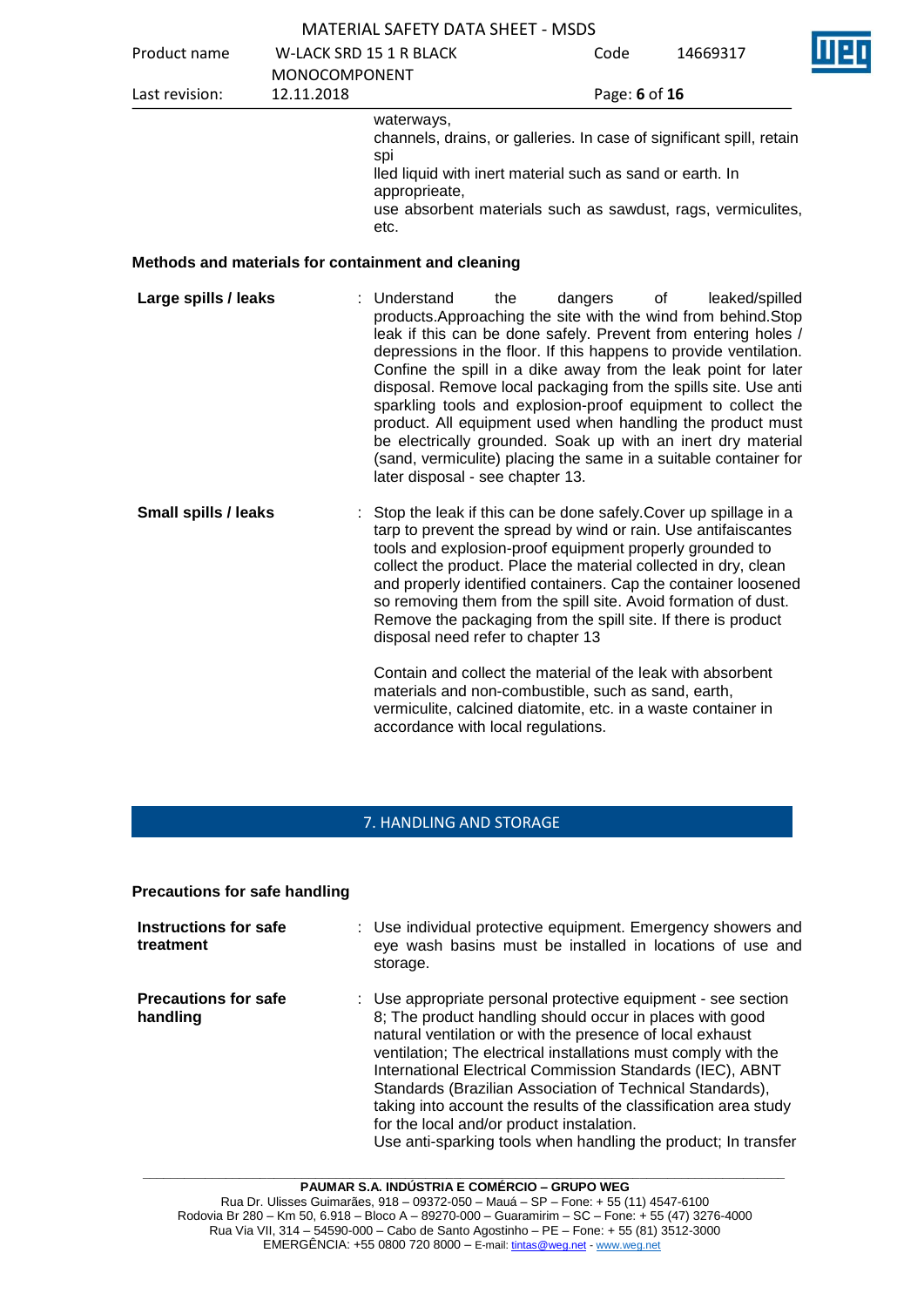| Product name                              |                                    | <b>W-LACK SRD 15 1 R BLACK</b>                                                                                                                                                                                                                                                                                                                                                                                                                                                                                                                                                                                                                                                                                                                                                                                                                                                                                                                                                                                                                          | Code          | 14669317 |
|-------------------------------------------|------------------------------------|---------------------------------------------------------------------------------------------------------------------------------------------------------------------------------------------------------------------------------------------------------------------------------------------------------------------------------------------------------------------------------------------------------------------------------------------------------------------------------------------------------------------------------------------------------------------------------------------------------------------------------------------------------------------------------------------------------------------------------------------------------------------------------------------------------------------------------------------------------------------------------------------------------------------------------------------------------------------------------------------------------------------------------------------------------|---------------|----------|
| Last revision:                            | <b>MONOCOMPONENT</b><br>12.11.2018 |                                                                                                                                                                                                                                                                                                                                                                                                                                                                                                                                                                                                                                                                                                                                                                                                                                                                                                                                                                                                                                                         | Page: 7 of 16 |          |
|                                           |                                    | operations, metal containers must be used and all containers<br>must be properly grounded to avoid sparkling by the<br>accumulation of static energy; Handle and use away from hot<br>surfaces, sparks, open flames, and other sources of ignition.<br>Do not smoke; Do not ingest. Avoid inhalation of vapors or<br>smoke as well as avoid contact with eyes, skin and clothing;<br>Eating and drinking should be prohibited in the area where the<br>material is handled, stored and processed. Workers should<br>wash their hands before eating, drinking and smoking.<br>Remove contaminated clothing and protective equipment<br>before entering food areas; After use keep the product in its<br>original packaging, sealed; Empty containers may be<br>hazardous and should be disposed of properly. Do not reuse<br>the packaging; Emergency showers and eye washer should be<br>installed in the use and storage places.<br>Do not handle the product until you have read and understood<br>all safety precautions contained in this document. |               |          |
| <b>Fire protection</b>                    |                                    | : Only use in well-ventilated locations, to prevent accumulation<br>of vapors in explosive concentrations.All conductive elements<br>of the system, in contact with the product, must be electrically<br>grounded Keep away from heat and sources of ignition. Tools<br>that do not produce sparks should be used. Do not smoke.                                                                                                                                                                                                                                                                                                                                                                                                                                                                                                                                                                                                                                                                                                                        |               |          |
| <b>Storage conditions</b>                 |                                    |                                                                                                                                                                                                                                                                                                                                                                                                                                                                                                                                                                                                                                                                                                                                                                                                                                                                                                                                                                                                                                                         |               |          |
| Substances to be avoid                    |                                    | : Keep away from oxidising agents, strong acid solutions and<br>strong alkaline solutions.                                                                                                                                                                                                                                                                                                                                                                                                                                                                                                                                                                                                                                                                                                                                                                                                                                                                                                                                                              |               |          |
| <b>Storage conditions</b>                 |                                    | : The electrical installation must comply with NEC(National<br>Electrical Code) or IEC (International Electrical Commission)<br>standards and/or those of the ABNT (Brazilian Association of<br>Technical Standards). The floor of the storage area must be<br>impermeable, non-combustible and must have ditches that<br>allow run off into the containment reservoir. Storage tanks<br>must be surrounded by embankments and have drains in case<br>of leakage.                                                                                                                                                                                                                                                                                                                                                                                                                                                                                                                                                                                       |               |          |
| <b>Appropriate storage</b><br>conditions  |                                    | : Store the material in covered, dry, well ventilated and<br>identified areasKeep out of direct sunlight.Store in a closed<br>container.                                                                                                                                                                                                                                                                                                                                                                                                                                                                                                                                                                                                                                                                                                                                                                                                                                                                                                                |               |          |
| Inappropriate storage<br>conditions       |                                    | : Exposed to elevated temperatures, sun and rain. Close to<br>oxidizing agents. Close to food. Close to sources of heat and<br>ignition.                                                                                                                                                                                                                                                                                                                                                                                                                                                                                                                                                                                                                                                                                                                                                                                                                                                                                                                |               |          |
| <b>Materials to avoid</b>                 |                                    | : Do not store with explosive materials, flammableand/or toxic<br>gases, oxidizing, corrosive substances, or materials that may<br>generate spontaneous combustion.                                                                                                                                                                                                                                                                                                                                                                                                                                                                                                                                                                                                                                                                                                                                                                                                                                                                                     |               |          |
| Secure packaging materials                |                                    |                                                                                                                                                                                                                                                                                                                                                                                                                                                                                                                                                                                                                                                                                                                                                                                                                                                                                                                                                                                                                                                         |               |          |
| <b>Recommended packaging</b><br>materials | ÷                                  | Amber type glass.<br>Metal packaging                                                                                                                                                                                                                                                                                                                                                                                                                                                                                                                                                                                                                                                                                                                                                                                                                                                                                                                                                                                                                    |               |          |

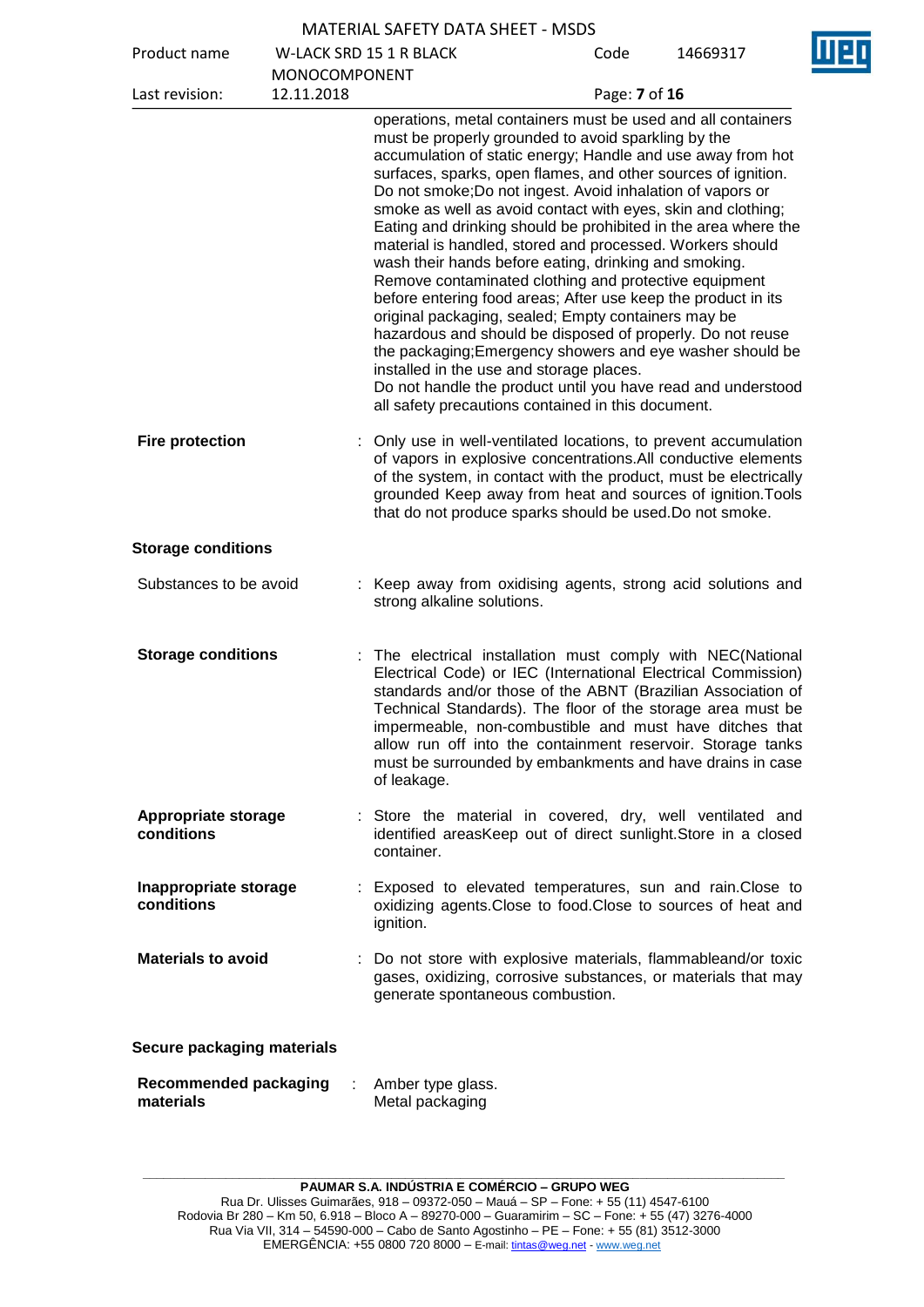| Packaging materials to be<br>avoided | : Certain plastic materials              |               |          |     |
|--------------------------------------|------------------------------------------|---------------|----------|-----|
| Last revision:                       | 12.11.2018                               | Page: 8 of 16 |          |     |
|                                      | <b>MONOCOMPONENT</b>                     |               |          |     |
| Product name                         | W-LACK SRD 15 1 R BLACK                  | Code          | 14669317 | Mer |
|                                      | <b>MATERIAL SAFETY DATA SHEET - MSDS</b> |               |          |     |

#### 8. EXPOSURE CONTROL – PERSONAL PROTECTION

The information in this chapter contain general guidelines. Chapter 1 should be consulted for any information on the recommended use of this product in different scenarios of exposure.

| <b>Engineering control</b><br>measures | Preferably use the product in adequate application cabin.<br>In case it is not possible, provide exhaustion/ventilation |
|----------------------------------------|-------------------------------------------------------------------------------------------------------------------------|
|                                        | enough to keep the concentration of the agents indicated                                                                |
|                                        | in this section under the limits of tolerance (L.T.),                                                                   |
|                                        | otherwise, use adequate respiratory protection equipment.                                                               |
|                                        | The engineering controls should keep the concentrations                                                                 |
|                                        | of gas/vapour under the limit of LEL - Lower Explosive                                                                  |
|                                        | Limit (see section 9). Use equipment explosion proof.                                                                   |

#### **Control parameters**

#### **Occupational Exposure Limits**

| <b>Name</b>               | CAS No.        | TLV/TWA | <b>TLV/STEL</b>    | <b>TLV/TETO</b> | <b>Source</b> |
|---------------------------|----------------|---------|--------------------|-----------------|---------------|
| ETHYL BENZENE             | $100 - 41 - 4$ |         |                    |                 |               |
| I OCTOATE ZIRCONIUM       | 22464-99-9     |         | $5 \text{ mg/m}^3$ |                 | ACGIH         |
| MANGANESE                 | 15956-58-8     |         |                    |                 |               |
| <b>OCTOATE</b>            |                |         |                    |                 |               |
| <b>ADDITIVE ANTI SKIN</b> | $96-29-7$      |         |                    |                 |               |

\*PPM - parts of vapour or gas per million of parts of contaminated air

\*\*MG/m<sup>3</sup> - miligrams per cubic meter of air.

#### **Personal protective equipment required**

| <b>Respiratory protection</b> |  | In case of the concentrations are above the indicated<br>tolerance limits, the use of appropriated mask is<br>necessary for this goal (half-face mask or full face mask<br>with filter to organic vapors and acid gases).          |
|-------------------------------|--|------------------------------------------------------------------------------------------------------------------------------------------------------------------------------------------------------------------------------------|
| Eye protection                |  | Use hermetic goggles to protect against liquid splashes.                                                                                                                                                                           |
| Body and skin protection      |  | : It is recommended the use of apron barber type to<br>protecting upper limbs, trunk and lower limbs in case of<br>splash. In case of risk of static electricity generation the<br>cloth should be antistatic, includin the apron. |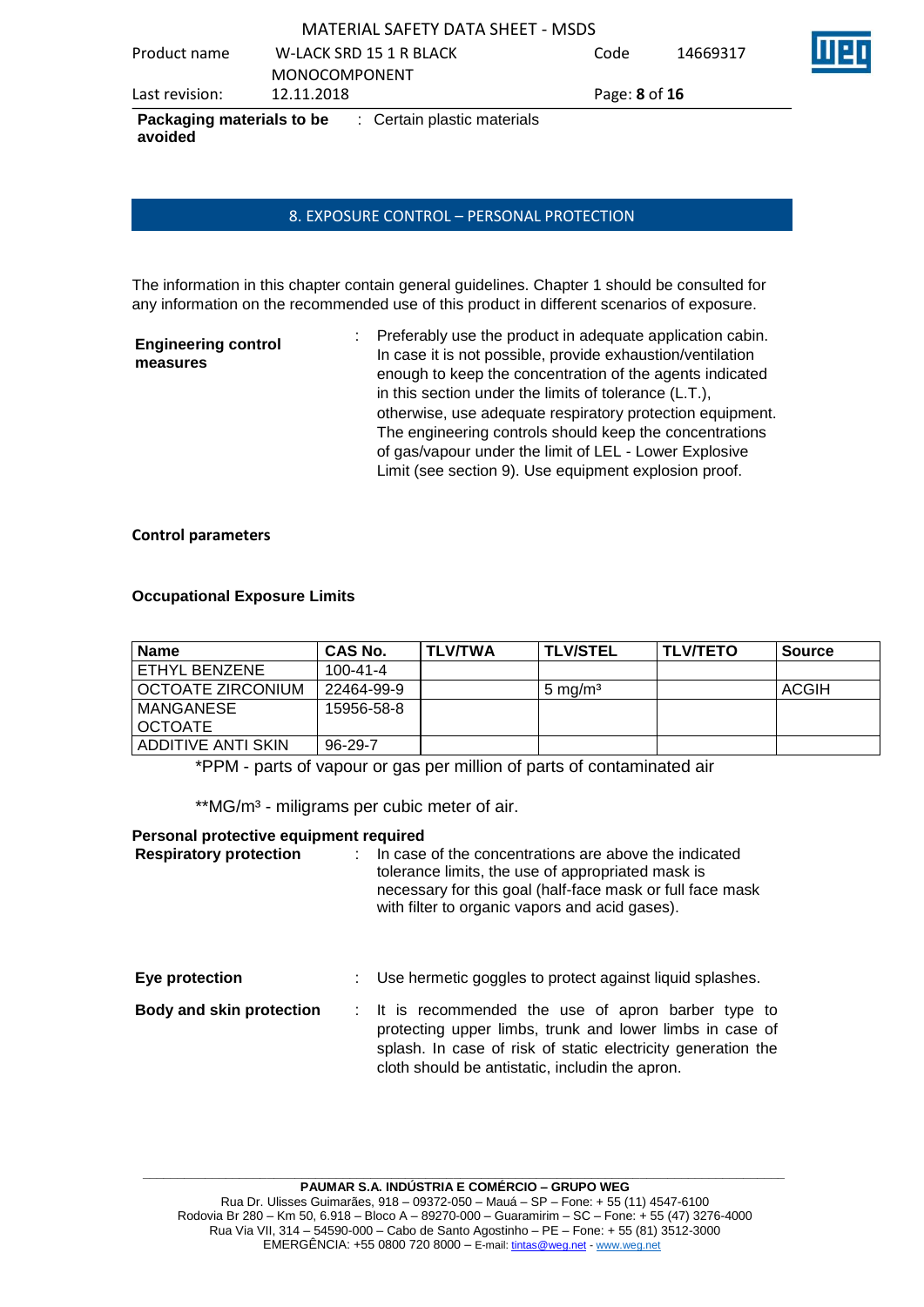Product name W-LACK SRD 15 1 R BLACK

Code 14669317



|                               | <b>MONOCOMPONENT</b> |                                     |
|-------------------------------|----------------------|-------------------------------------|
| Last revision:                | 12.11.2018           | Page: 9 of 16                       |
|                               |                      | 9. PHYSICAL AND CHEMICAL PROPERTIES |
|                               |                      |                                     |
| <b>Form</b>                   | Liquid<br>÷          |                                     |
| <b>State of matter</b>        | Liquid               |                                     |
| Color                         | Gray                 |                                     |
| Odour                         | <b>Distinctive</b>   |                                     |
| <b>Odour limit</b>            |                      | Not applicable                      |
| pH                            |                      | Not applicable                      |
| <b>Melting point</b>          |                      | Data not available.                 |
| <b>Boiling point</b>          |                      | Data not available.                 |
| <b>Flash Point (Open cup)</b> | 25 °C                |                                     |
| <b>Evaporation rate</b>       |                      | Data not available.                 |
| <b>Inflammation point</b>     |                      | Method: Data not available.         |
| <b>Upper explosive limit</b>  |                      |                                     |

|                                                     |     | Data not available.               |
|-----------------------------------------------------|-----|-----------------------------------|
| Lower explosive limit                               | ÷   |                                   |
|                                                     |     | Data not available.               |
| Vapor pressure                                      |     | Data not available.               |
| <b>Density</b>                                      |     | $0,900 - 1,200$ g/cm <sup>3</sup> |
|                                                     |     |                                   |
| Solubility(ies)                                     | t.  | Water-insoluble                   |
|                                                     |     |                                   |
| N-octano /water partition<br>coefficient            | × 1 | Data not available.               |
| <b>Auto flammability</b>                            | t.  | Data not available.               |
|                                                     |     |                                   |
| Cinematic viscosity $(25^{\circ}C)$ : 70 - 80 s CF4 |     |                                   |
|                                                     |     |                                   |
| Vapor density                                       |     | Data not available.               |

### 10. STABILITY AND REACTIVITY

| <b>Reactivity</b>         | : Presents no reactivity at room temperature and under normal<br>conditions of use.                                 |
|---------------------------|---------------------------------------------------------------------------------------------------------------------|
| <b>Chemical stability</b> | : Stable at room temperature and under normal conditions of<br>use. Unstable at temperatures above the flash point. |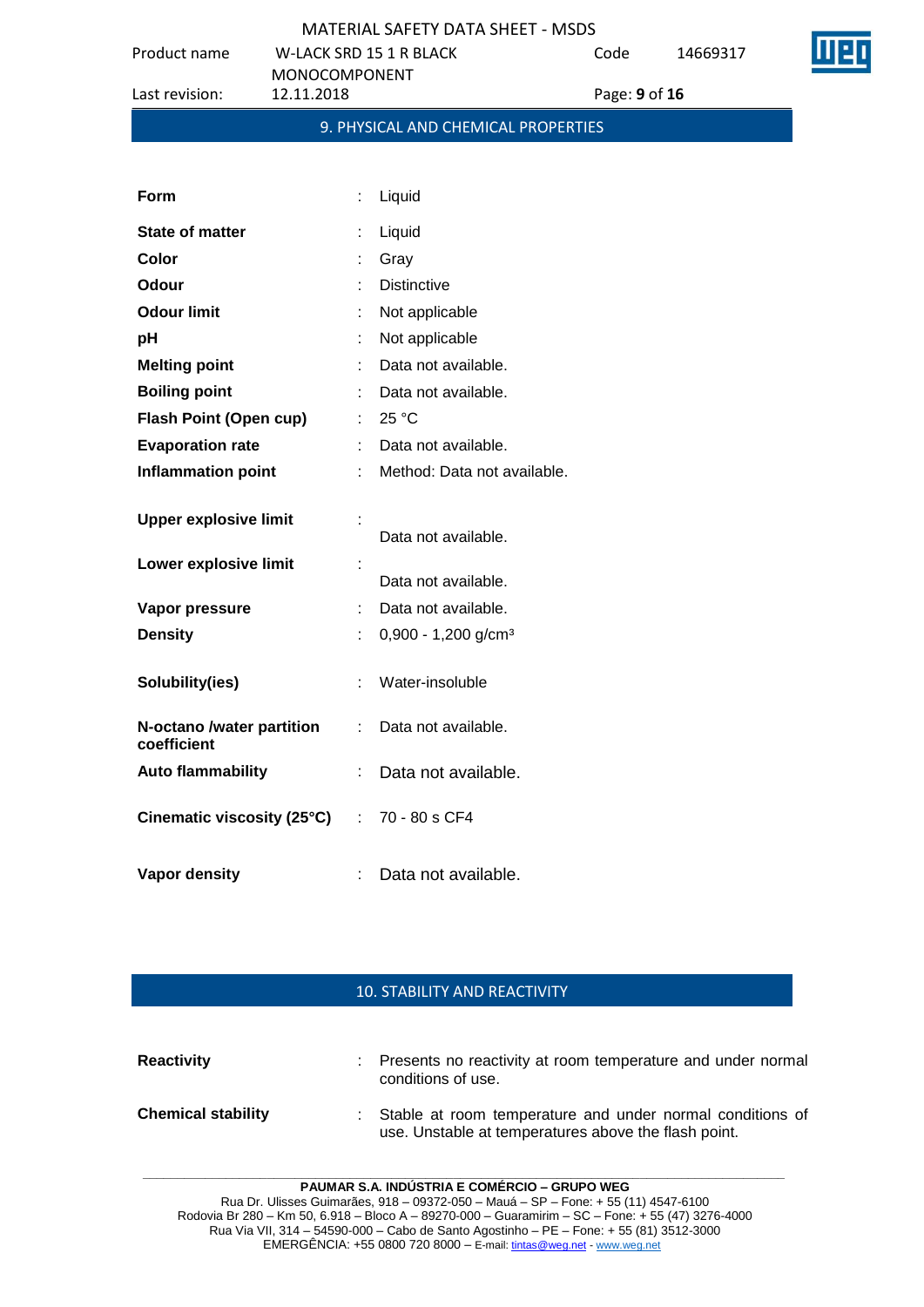| Product name                                   |                                    | W-LACK SRD 15 1 R BLACK          | Code                                                                                                                                                                                                      | 14669317       |  |
|------------------------------------------------|------------------------------------|----------------------------------|-----------------------------------------------------------------------------------------------------------------------------------------------------------------------------------------------------------|----------------|--|
| Last revision:                                 | <b>MONOCOMPONENT</b><br>12.11.2018 |                                  |                                                                                                                                                                                                           | Page: 10 of 16 |  |
| <b>Possibility of dangerous</b><br>reactions   |                                    | conditions of use.<br>correctly. | Presents no reactivity at room temperature and under normal<br>None when the product is stored, applied and processed                                                                                     |                |  |
| Need to add additives and<br><i>inhibitors</i> | ÷                                  | Not necessary.                   |                                                                                                                                                                                                           |                |  |
| <b>Conditions to avoid</b>                     |                                    | Extreme heat and open flame.     |                                                                                                                                                                                                           |                |  |
| Incompatible materials                         |                                    | t.                               | Do not store with explosive materials, flammableand/or toxic<br>gases, oxidizing, corrosive substances, or materials that may<br>generate spontaneous combustion.<br>Plastic materials soluble in Xylene. |                |  |
| Dangerous products of<br>decomposition         |                                    |                                  | Produces noxious gases such as carbon monoxide (CO),<br>carbon dioxide (CO2) and nitrogen oxides (NOx).                                                                                                   |                |  |

#### 11. TOXICOLOGICAL INFORMATION

#### **Components ETHYL BENZENE**

| Acute toxicity by oral<br>use                                 | : Test species<br><b>DL50</b><br>Observations                    | Data not available. |
|---------------------------------------------------------------|------------------------------------------------------------------|---------------------|
| <b>Acute toxicity by</b><br>inhalation                        | : Test species<br><b>DL50</b><br>Observations                    | Data not available. |
| <b>Acute toxicity by</b><br>cutaneous use                     | : Test species<br><b>DL50</b><br>Observations                    | Data not available. |
| <b>Acute toxicity (other</b><br>methods of<br>administration) | : Test species<br><b>DL50</b><br>LC50<br>Non-standard unit value | Data not available. |
| <b>Corrosion/irritation of</b><br>skin                        | Data not available.                                              |                     |
| Serious eye damage/eye<br>irritation                          | : Data not available.                                            |                     |
| <b>Respiratory or dermal</b><br>sensitivity                   | Data not available.                                              |                     |
| <b>Mutageneses</b>                                            | Data not available.                                              |                     |
| Carcinogenicity                                               | Data not available.                                              |                     |
| <b>Toxic effects for</b><br>reproduction                      | Data not available.                                              |                     |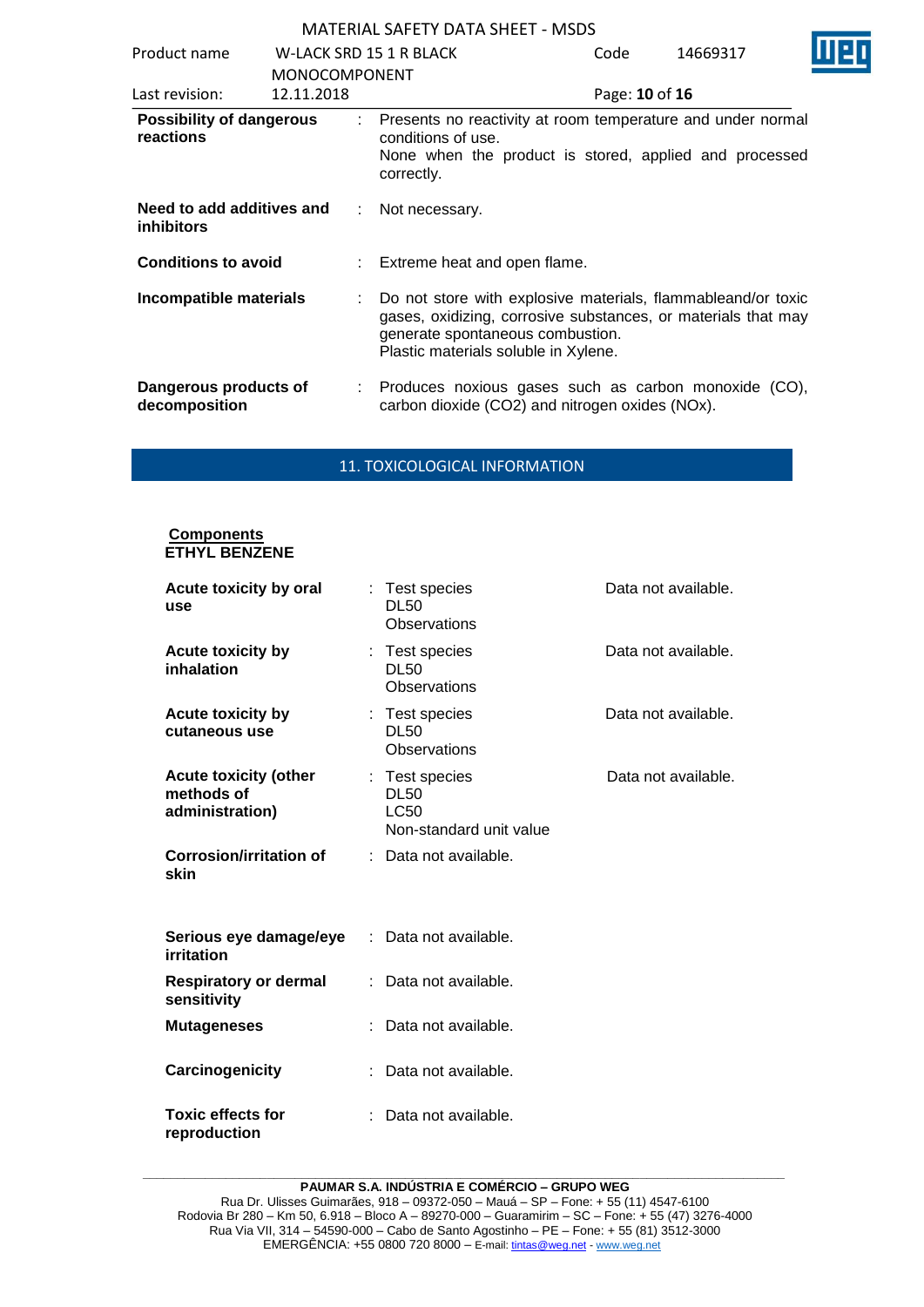|                                                               |                          |                                | KIATLINIAL JAI LITTUATA JITLET " MIJUJ                                                         |      |                                                          |
|---------------------------------------------------------------|--------------------------|--------------------------------|------------------------------------------------------------------------------------------------|------|----------------------------------------------------------|
| Product name                                                  |                          | <b>W-LACK SRD 15 1 R BLACK</b> |                                                                                                | Code | 14669317                                                 |
|                                                               | MONOCOMPONENT            |                                |                                                                                                |      |                                                          |
| Last revision:                                                | 12.11.2018               |                                |                                                                                                |      | Page: 11 of 16                                           |
| Specific target organ<br>exposure                             | toxicity (STOT) - single |                                | : Data not available.                                                                          |      |                                                          |
| Specific target organ<br>toxicity (STOT) - repeat<br>exposure |                          |                                | animals can probably present a potential to be harmful to<br>human health on repeated exposure |      | Substance based on evidence from studies in experimental |
|                                                               | <b>OCTOATE ZIRCONIUM</b> |                                |                                                                                                |      |                                                          |
| Acute toxicity by oral<br>use                                 |                          |                                | : Test species<br><b>DL50</b><br>Observations                                                  | Rat  | 2.000 mg/kg                                              |
| <b>Acute toxicity by</b><br>inhalation                        |                          |                                | Test species<br><b>DL50</b><br><b>Observations</b>                                             |      | Data not available.                                      |
| <b>Acute toxicity by</b><br>cutaneous use                     |                          |                                | : Test species<br><b>DL50</b><br><b>Observations</b>                                           |      | Data not available.                                      |
| <b>Acute toxicity (other</b><br>methods of<br>administration) |                          |                                | : Test species<br><b>DL50</b><br><b>LC50</b><br>Non-standard unit value                        |      | Data not available.                                      |
| <b>Corrosion/irritation of</b><br>skin                        |                          |                                | : Data not available.                                                                          |      |                                                          |
| <b>irritation</b>                                             | Serious eye damage/eye   |                                | : Data not available.                                                                          |      |                                                          |
| <b>Respiratory or dermal</b><br>sensitivity                   |                          |                                | : Data not available.                                                                          |      |                                                          |
| <b>Mutageneses</b>                                            |                          |                                | Data not available.                                                                            |      |                                                          |
| Carcinogenicity                                               |                          |                                | Data not available.                                                                            |      |                                                          |
| <b>Toxic effects for</b><br>reproduction                      |                          |                                | : Suspected of causing reproductive toxicity or human<br>development                           |      |                                                          |
| Specific target organ<br>exposure                             | toxicity (STOT) - single |                                | Data not available.                                                                            |      |                                                          |
| Specific target organ<br>exposure                             | toxicity (STOT) - repeat |                                | Data not available.                                                                            |      |                                                          |
|                                                               | <b>MANGANESE OCTOATE</b> |                                |                                                                                                |      |                                                          |
| Acute toxicity by oral<br>use                                 |                          |                                | Test species<br><b>DL50</b><br><b>Observations</b>                                             | Rat  | 3.000 mg/kg                                              |
| <b>Acute toxicity by</b><br>inhalation                        |                          |                                | Test species<br><b>DL50</b><br>Observations                                                    | Rat  | 4,98 mg/l4 h                                             |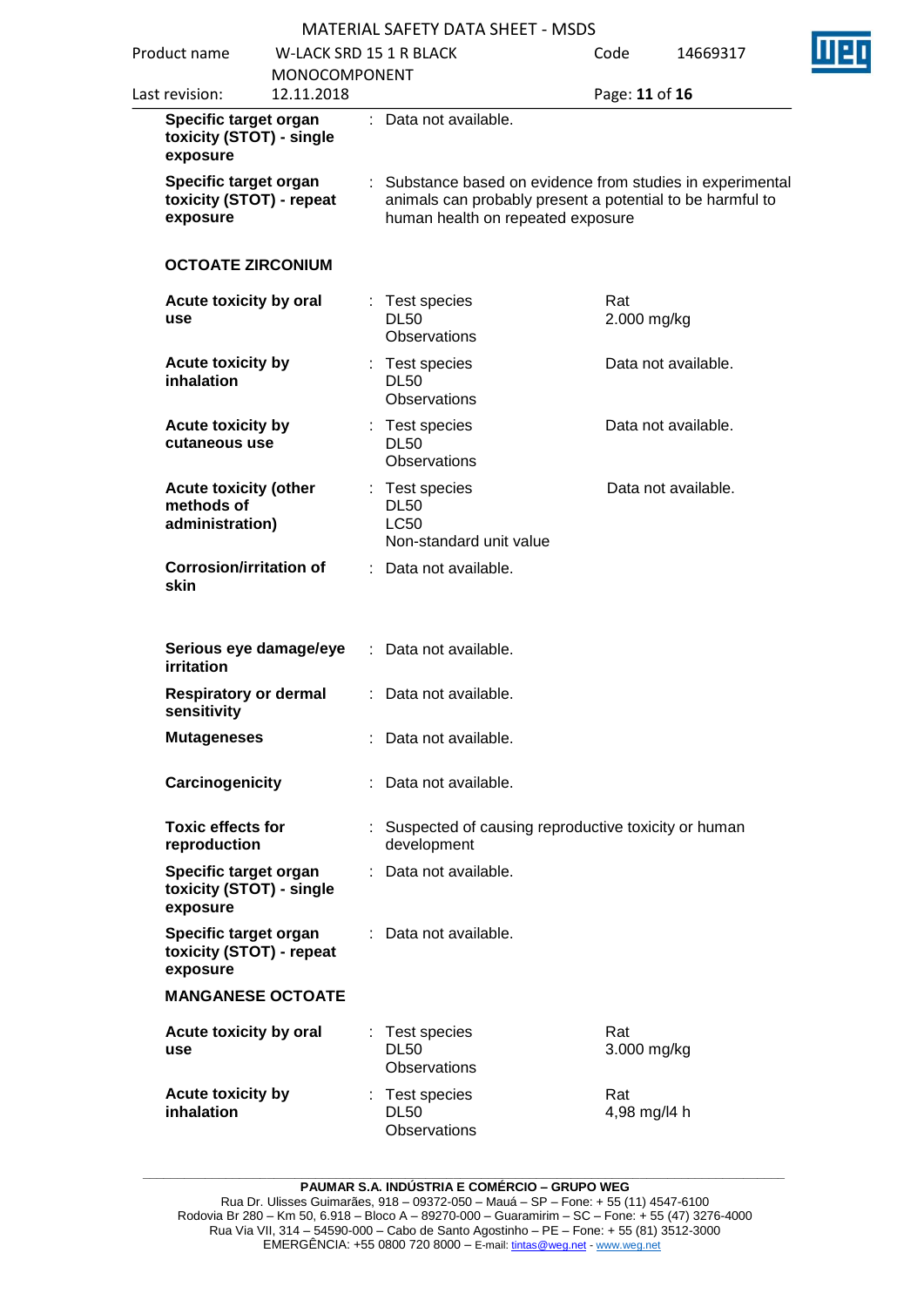| Product name<br><b>MONOCOMPONENT</b><br>12.11.2018<br>Last revision: |  | <b>W-LACK SRD 15 1 R BLACK</b> |                                                                                                                                                            | Code<br>14669317<br>Page: 12 of 16 |                     |  |
|----------------------------------------------------------------------|--|--------------------------------|------------------------------------------------------------------------------------------------------------------------------------------------------------|------------------------------------|---------------------|--|
| Acute toxicity by<br>cutaneous use                                   |  |                                | : Test species<br><b>DL50</b><br>Observations                                                                                                              | Rabbit<br>2.000 mg/kg              |                     |  |
| <b>Acute toxicity (other</b><br>methods of<br>administration)        |  |                                | : Test species<br><b>DL50</b><br><b>LC50</b><br>Non-standard unit value                                                                                    |                                    | Data not available. |  |
| <b>Corrosion/irritation of</b><br>skin                               |  |                                | : Data not available.                                                                                                                                      |                                    |                     |  |
| Serious eye damage/eye<br>irritation                                 |  | ÷                              | Category 2A                                                                                                                                                |                                    |                     |  |
| <b>Respiratory or dermal</b><br>sensitivity                          |  |                                | Data not available.                                                                                                                                        |                                    |                     |  |
| <b>Mutageneses</b>                                                   |  |                                | Data not available.                                                                                                                                        |                                    |                     |  |
| Carcinogenicity                                                      |  |                                | Data not available.                                                                                                                                        |                                    |                     |  |
| <b>Toxic effects for</b><br>reproduction                             |  |                                | : Suspected of causing reproductive toxicity or human<br>development                                                                                       |                                    |                     |  |
| Specific target organ<br>toxicity (STOT) - single<br>exposure        |  |                                | Data not available.                                                                                                                                        |                                    |                     |  |
| Specific target organ<br>toxicity (STOT) - repeat<br>exposure        |  |                                | Substance based on evidence from studies in experimental<br>animals can probably present a potential to be harmful to<br>human health on repeated exposure |                                    |                     |  |
| <b>ADDITIVE ANTI SKIN</b>                                            |  |                                |                                                                                                                                                            |                                    |                     |  |
| Acute toxicity by oral<br>use                                        |  |                                | Test species<br><b>DL50</b><br><b>Observations</b>                                                                                                         | Rat<br>930 mg/kg                   |                     |  |
| Acute toxicity by<br>inhalation                                      |  |                                | : Test species<br><b>DL50</b><br>Observations                                                                                                              |                                    | Data not available. |  |
| Acute toxicity by<br>cutaneous use                                   |  | ÷                              | Test species<br><b>DL50</b><br>Observations                                                                                                                | Rabbit<br>185 mg/kg                |                     |  |
| <b>Acute toxicity (other</b><br>methods of<br>administration)        |  |                                | : Test species<br><b>DL50</b><br><b>LC50</b><br>Non-standard unit value                                                                                    |                                    | Data not available. |  |
| <b>Corrosion/irritation of</b><br>skin                               |  |                                | : Data not available.                                                                                                                                      |                                    |                     |  |
| Serious eye damage/eye<br>irritation                                 |  | ÷                              | Category 1                                                                                                                                                 |                                    |                     |  |
| <b>Respiratory or dermal</b>                                         |  |                                | Category 1                                                                                                                                                 |                                    |                     |  |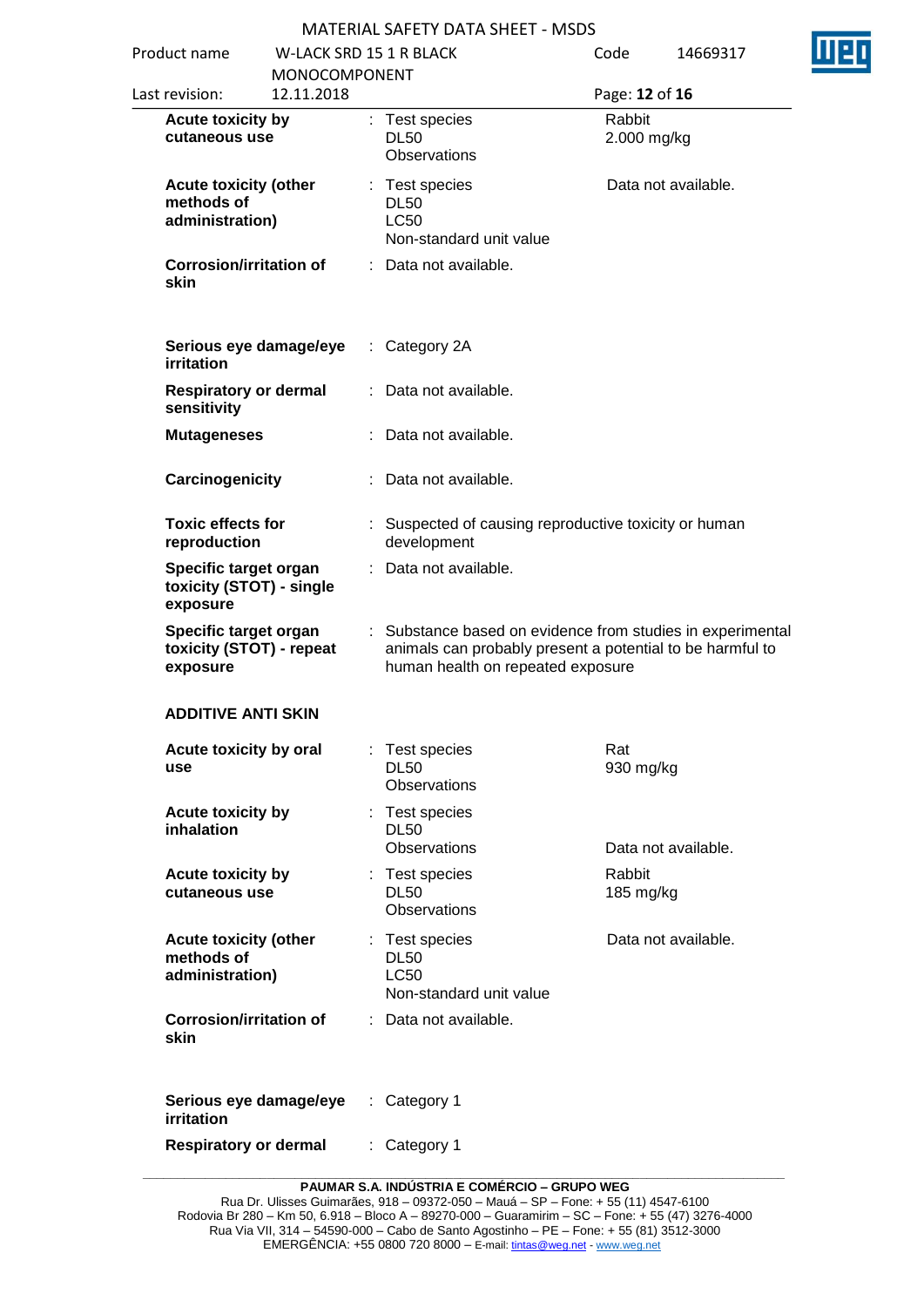| Product name                                                  |                      | W-LACK SRD 15 1 R BLACK          | Code           | 14669317 |
|---------------------------------------------------------------|----------------------|----------------------------------|----------------|----------|
|                                                               | <b>MONOCOMPONENT</b> |                                  |                |          |
| Last revision:                                                | 12.11.2018           |                                  | Page: 13 of 16 |          |
| sensitivity                                                   |                      |                                  |                |          |
| <b>Mutageneses</b>                                            |                      | : Data not available.            |                |          |
| Carcinogenicity                                               |                      | : Suspected human carcinogens    |                |          |
| <b>Toxic effects for</b><br>reproduction                      |                      | $\therefore$ Data not available. |                |          |
| Specific target organ<br>toxicity (STOT) - single<br>exposure |                      | : Data not available.            |                |          |
| Specific target organ<br>toxicity (STOT) - repeat<br>exposure |                      | : Data not available.            |                |          |

Not classified in terms of toxicity based on the data available.

## 12. ECOLOGICAL INFORMATION

| <b>Stability in soil</b>                   | : The product easily infiltrates into the soil                                            |
|--------------------------------------------|-------------------------------------------------------------------------------------------|
| <b>Other toxicological</b><br>observations | Data not available.                                                                       |
| <b>Ecotoxicity</b>                         | : Contaminates the ground water.<br>Detrimental to the fauna<br>Detrimental to the flora. |

#### 13. DIOSPOSAL AND TREATMENT CONSIDERATIONS

#### **Recommended methods for final disposal**

| <b>Product</b>        | : Class I Waste - Dispose of in industrial landfill or a facility<br>authorized for recycling in accordance with federal, stateor<br>local regulations                                                                          |
|-----------------------|---------------------------------------------------------------------------------------------------------------------------------------------------------------------------------------------------------------------------------|
| Waste                 | : Class I Waste - Dispose of in industrial landfill or a facility<br>authorized for recycling in accordance with federal, stateor<br>local regulations                                                                          |
| <b>Used packaging</b> | Clean packaging should be sent for recycling. Packaging with<br>class I waste should be disposed of in industrial landfill or a<br>facility authorized for recycling in accordance with federal,<br>state or local regulations. |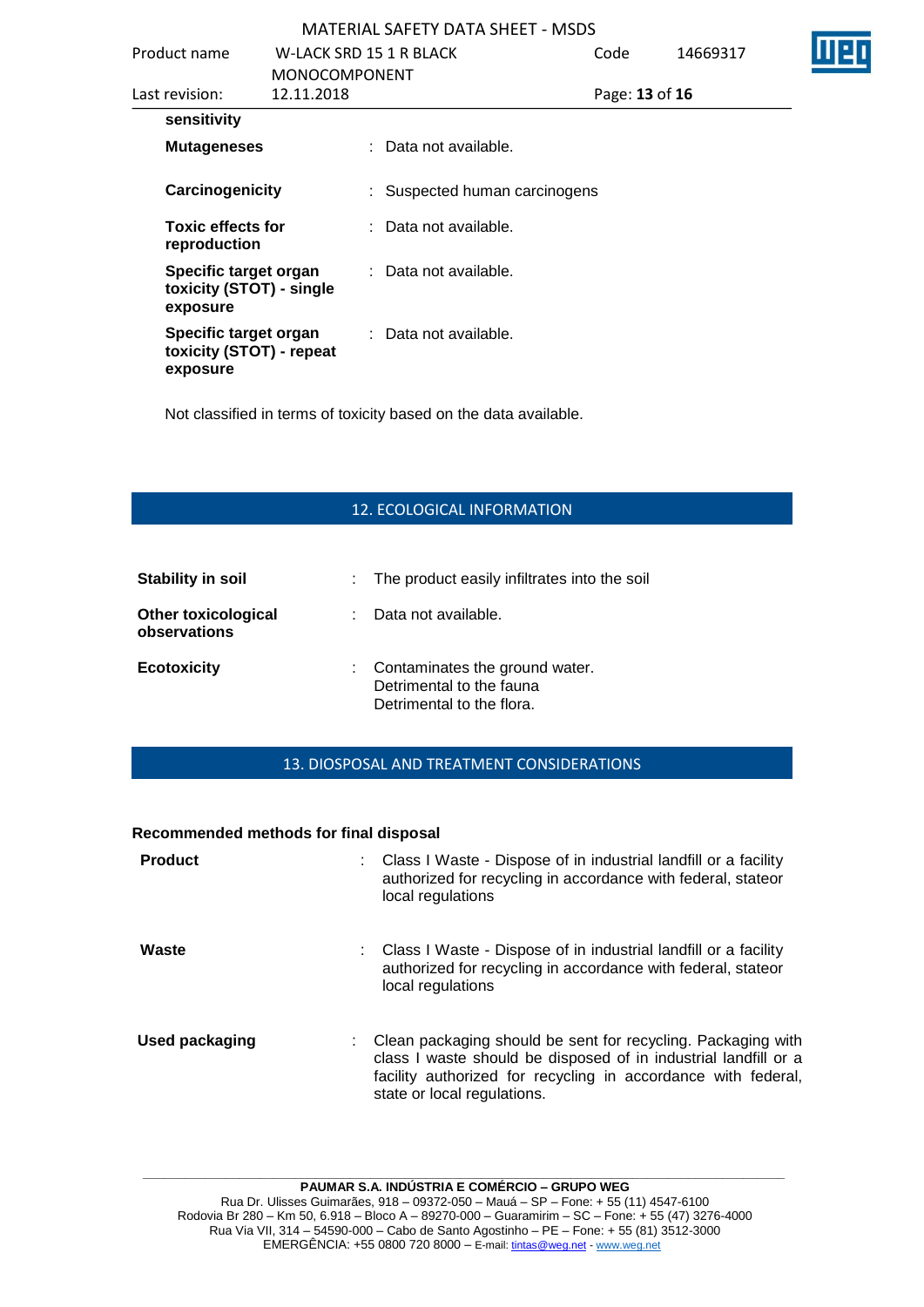|                                  |                                    | <b>MATERIAL SAFETY DATA SHEET - MSDS</b>                                                                                          |      |                |  |  |
|----------------------------------|------------------------------------|-----------------------------------------------------------------------------------------------------------------------------------|------|----------------|--|--|
| Product name                     | <b>W-LACK SRD 15 1 R BLACK</b>     |                                                                                                                                   | Code | 14669317       |  |  |
| Last revision:                   | <b>MONOCOMPONENT</b><br>12.11.2018 |                                                                                                                                   |      | Page: 14 of 16 |  |  |
|                                  |                                    | 14. TRANSPORTATION INFORMATION                                                                                                    |      |                |  |  |
|                                  |                                    |                                                                                                                                   |      |                |  |  |
| fLand                            |                                    |                                                                                                                                   |      |                |  |  |
| <b>ONU</b>                       |                                    | 1263                                                                                                                              |      |                |  |  |
| <b>Class of risk</b>             |                                    | 3                                                                                                                                 |      |                |  |  |
| <b>Risk number</b>               |                                    | : 30                                                                                                                              |      |                |  |  |
| Packaging group                  |                                    | $\therefore$ $\blacksquare$                                                                                                       |      |                |  |  |
| <b>Name</b>                      |                                    | Coating (including coats, lacquers, enamels, colorant, gum-<br>lacquers, varnishes, polishes, liquid fillers and liquid lacquers) |      |                |  |  |
|                                  |                                    |                                                                                                                                   |      |                |  |  |
| <b>Shipping</b><br><b>ONU</b>    |                                    | 1263                                                                                                                              |      |                |  |  |
| <b>Class of risk</b>             |                                    | 3                                                                                                                                 |      |                |  |  |
| Packaging group                  |                                    | $\therefore$ III                                                                                                                  |      |                |  |  |
| <b>EmS</b>                       |                                    | $F-E$                                                                                                                             |      |                |  |  |
| <b>MFAG</b>                      |                                    | 310                                                                                                                               |      |                |  |  |
| Appropriate name for<br>dispatch |                                    | Coating (including coats, lacquers, enamels, colorant, gum-<br>lacquers, varnishes, polishes, liquid fillers and liquid lacquers) |      |                |  |  |
| Air transport<br><b>ONU</b>      |                                    | 1263                                                                                                                              |      |                |  |  |
| <b>Class of risk</b>             |                                    | : 3                                                                                                                               |      |                |  |  |
| Packaging group                  |                                    | : III                                                                                                                             |      |                |  |  |
| Appropriate name for<br>dispatch |                                    | Coating (including coats, lacquers, enamels, colorant, gum-<br>lacquers, varnishes, polishes, liquid fillers and liquid lacquers) |      |                |  |  |

# 15. REGULATORY INFORMATION

This MSDS (Material Safety Data Sheet) was generated according to the criteria of NBR 14725/2014. (Brazilian standard that defines the GHS).

| Specific Regulations for the<br><b>Chemical Product.</b> | Federal Decree No. 2657, July 3rd, 1998.<br>Ordinance No. 229, May 24th, 2011 - Changes to Regulatory |
|----------------------------------------------------------|-------------------------------------------------------------------------------------------------------|
|                                                          | Standard No. 26.<br>ABNT NBR 14725: 2014 - valid from 19/12/2014 -                                    |
|                                                          | Amendment 1 (19/11/2014).                                                                             |
|                                                          | Law No. 12305, August 2nd 2010 (Solid Waste National                                                  |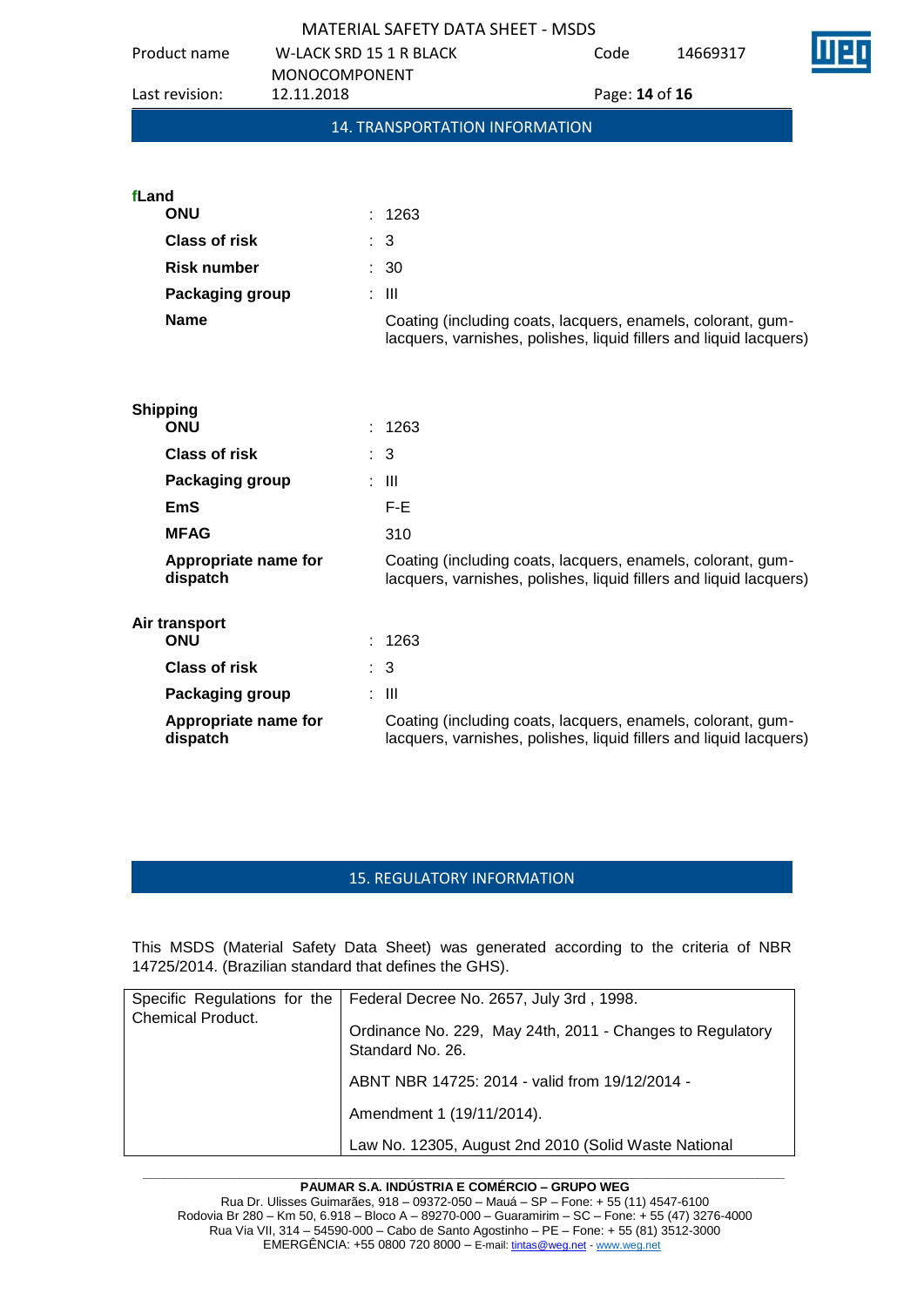| Product name   |                      | W-LACK SRD 15 1 R BLACK                       | Code           | 14669317 |  |
|----------------|----------------------|-----------------------------------------------|----------------|----------|--|
|                | <b>MONOCOMPONENT</b> |                                               |                |          |  |
| Last revision: | 12.11.2018           |                                               | Page: 15 of 16 |          |  |
|                |                      | Policy).                                      |                |          |  |
|                |                      | Decree No. 7404, December 23rd, 2010.         |                |          |  |
|                |                      | Resolution ANTT N° 5.232, December 14th 2016. |                |          |  |

## 16. ADDITIONAL INFORMATION

#### **Acronyms Used:**

**Legenda:**

| <b>CAS</b>      | <b>Chemical Abstract Service</b>                          |
|-----------------|-----------------------------------------------------------|
| <b>VO</b>       | <b>Organic Vapors</b>                                     |
| <b>NEC</b>      | National Eletrical code/Código Nacional de Eletricidade   |
| IEC:            | <b>International Eletrical Commision</b>                  |
| <b>ABNT</b>     | <b>Brazilian Association of Technical Standards</b>       |
| <b>ACGIH</b>    | American Conference of Governmental Industrial Hygienists |
| <b>TLV</b>      | <b>Threshold Limit Values</b>                             |
| <b>TLV/TWA</b>  | Time Weighted Average                                     |
| <b>TLV/STEL</b> | Short Term Exposure Limit                                 |
| TLC/C:          | Tolerance Limit - Ceiling Value                           |
| EPI:            | Individual Protective Equipment                           |
| <b>CA</b>       | Approval Certificate                                      |
| <b>PPRA</b>     | <b>Environmental Risk Prevention Program</b>              |
| <b>NR</b>       | <b>Regulatory Standard</b>                                |
| <b>NFPA</b>     | National Fire Protection Agency                           |
| mmHg            | Millimeters of mercury - pressure unit                    |
| <b>DL50</b>     | Lethal Dose average                                       |
| <b>CL50</b>     | Lethal Concentration average                              |
| ppm             | Parts per million                                         |
| N.d             | Not available                                             |
| $A + B$         | Viscosity of the mixture of component A + component B     |

Important information, but not specifically described in the previous sections: This MSDS was prepared based on current knowledge about the handling of the product under normal conditions of use, according to the application specified on the packaging and recommended usage in Section 1 of this MSDS. Any other use of the product involving its combination with other materials, as well as forms of use different from those indicated, are the user's responsibility. The company advises that the handling of any chemical substance requires prior knowledge of its hazards by the user. In the workplace it is responsibility of the company user of the product to provide training of its employees and contractors about the